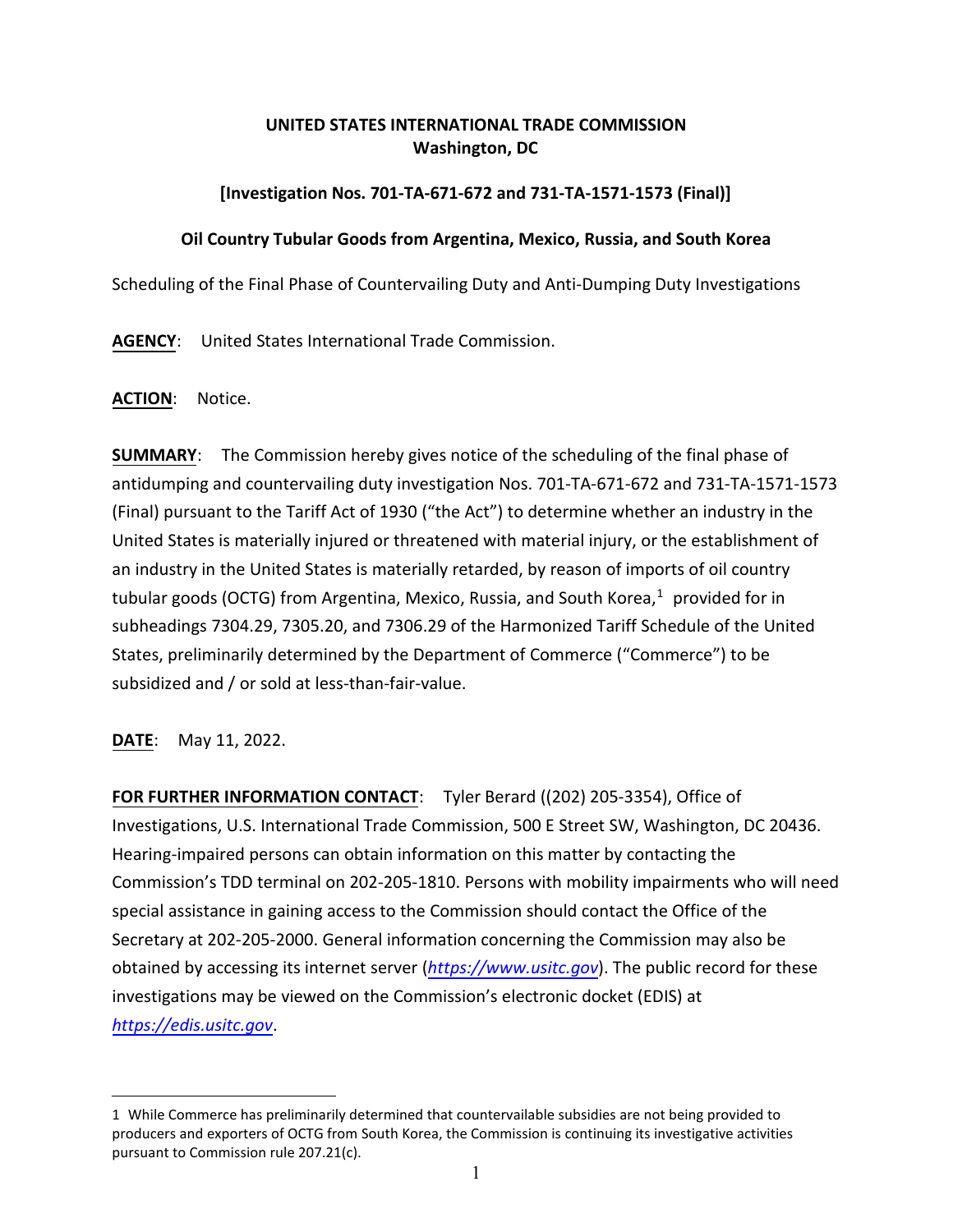## **SUPPLEMENTARY INFORMATION**:

**Scope**.-- For purposes of these investigations, Commerce has defined the subject merchandise as "certain OCTG, which are hollow steel products of circular cross-section, including oil well casing and tubing, of iron (other than case iron) or steel (both carbon and alloy), whether seamless or welded, regardless of end finish (e.g., whether or not plain end, threaded, or threaded and coupled) whether or not conforming to American Petroleum Institute (API) or non-API specifications, whether finished (including limited service OCTG products) or unfinished (including green tubes and limited service OCTG products), whether or not thread protectors are attached. The scope of this investigation also covers OCTG coupling stock. Subject merchandise includes material matching the above description that has been finished, packaged, or otherwise processed in a third country, including by performing any heat treatment, cutting, upsetting, threading, coupling, or any other finishing, packaging, or processing that would not otherwise remove the merchandise from the scope of the investigation if performed in the country of manufacture of the OCTG. Excluded from the scope of the investigation are: casing, tubing, or coupling stock containing 10.5 percent or more by weight of chromium; drill pipe; unattached couplings; and unattached thread protectors."

**Background**.--The final phase of these investigations is being scheduled pursuant to sections 705(b) and 731(b) of the Tariff Act of 1930 (19 U.S.C. 1671d(b) and 1673d(b)), as a result of affirmative preliminary determinations by Commerce that certain benefits which constitute subsidies within the meaning of § 703 of the Act (19 U.S.C. 1671b) are being provided to manufacturers, producers, or exporters in Russia of OCTG, and that imports of such products from Argentina, Mexico, and Russia are being sold in the United States at less than fair value within the meaning of § 733 of the Act (19 U.S.C. 1673b). The investigations were requested in petitions filed on October 6, 2021, by Borusan Mannesmann Pipe U.S., Inc., Baytown, Texas; PTC Liberty Tubulars LLC, Liberty, Texas; U.S. Steel Tubular Products, Inc., Pittsburgh, Pennsylvania; Welded Tube USA, Inc., Lackawanna, New York; and the United States Steel, Paper and Forestry, Rubber, Manufacturing, Energy, Allied Industrial and Service Workers International Union, AFL-CIO, CLC, Pittsburgh, Pennsylvania.

For further information concerning the conduct of this phase of the investigations, hearing procedures, and rules of general application, consult the Commission's Rules of Practice and Procedure, part 201, subparts A and B (19 CFR part 201), and part 207, subparts A and C (19 CFR part 207).

2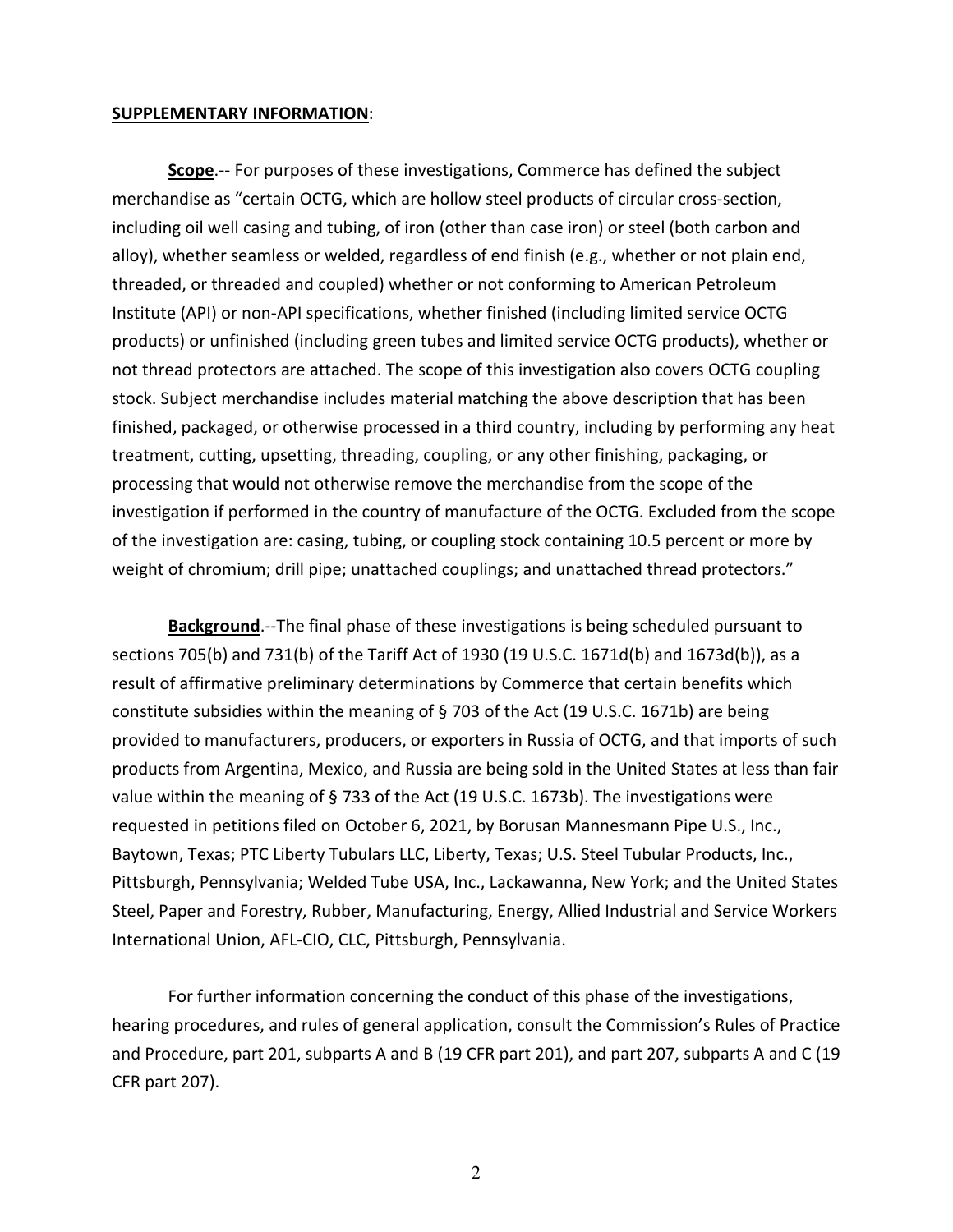**Participation in the investigations and public service list**.--Persons, including industrial users of the subject merchandise and, if the merchandise is sold at the retail level, representative consumer organizations, wishing to participate in the final phase of these investigations as parties must file an entry of appearance with the Secretary to the Commission, as provided in § 201.11 of the Commission's rules, no later than 21 days prior to the hearing date specified in this notice. A party that filed a notice of appearance during the preliminary phase of the investigations need not file an additional notice of appearance during this final phase. The Secretary will maintain a public service list containing the names and addresses of all persons, or their representatives, who are parties to the investigations.

Please note the Secretary's Office will accept only electronic filings during this time. Filings must be made through the Commission's Electronic Document Information System (EDIS, *[https://edis.usitc.gov](https://edis.usitc.gov/)*.) No in-person paper-based filings or paper copies of any electronic filings will be accepted until further notice.

**Limited disclosure of business proprietary information (BPI) under an administrative protective order (APO) and BPI service list**.--Pursuant to § 207.7(a) of the Commission's rules, the Secretary will make BPI gathered in the final phase of these investigations available to authorized applicants under the APO issued in the investigations, provided that the application is made no later than 21 days prior to the hearing date specified in this notice. Authorized applicants must represent interested parties, as defined by 19 U.S.C. 1677(9), who are parties to the investigations. A party granted access to BPI in the preliminary phase of the investigations need not reapply for such access. A separate service list will be maintained by the Secretary for those parties authorized to receive BPI under the APO.

**Staff report**.--The prehearing staff report in the final phase of these investigations will be placed in the nonpublic record on September 7, 2022, and a public version will be issued thereafter, pursuant to § 207.22 of the Commission's rules.

**Hearing**.-- The Commission will hold a hearing in connection with the final phase of these investigations beginning at 9:30 a.m. on September 22, 2022. Information about the place and form of the hearing, including about how to participate in and/or view the hearing, will be posted on the Commission's website at

[https://www.usitc.gov/calendarpad/calendar.html.](https://www.usitc.gov/calendarpad/calendar.html) Interested parties should check the Commission's website periodically for updates. Requests to appear at the hearing should be filed in writing with the Secretary to the Commission on or before September 15, 2022. A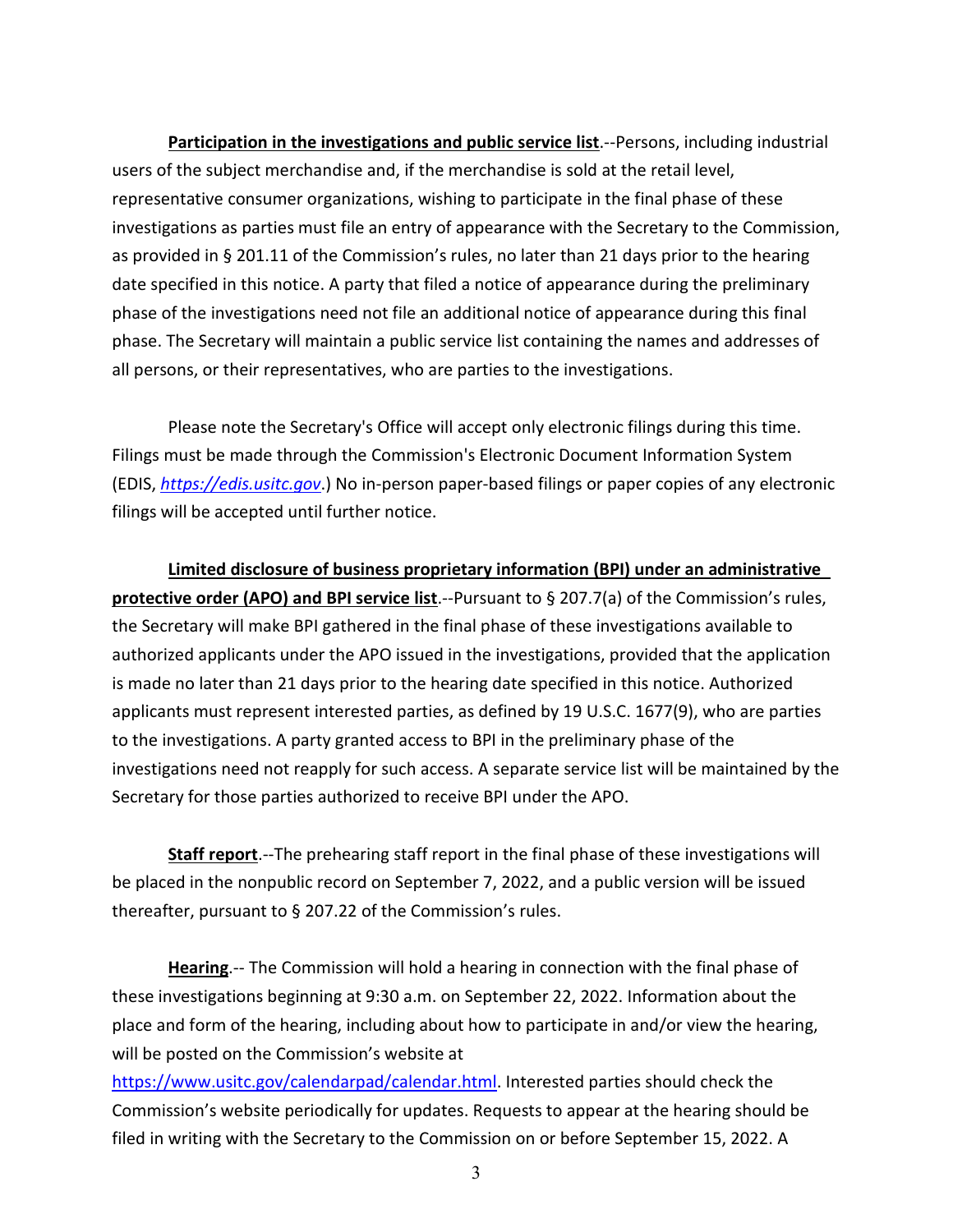nonparty who has testimony that may aid the Commission's deliberations may request permission to present a short statement at the hearing. All parties and nonparties desiring to appear at the hearing and make oral presentations should attend a prehearing conference to be held at 9:30 a.m. on September 21, 2022. Oral testimony and written materials to be submitted at the public hearing are governed by sections 201.6(b)(2), 201.13(f), and 207.24 of the Commission's rules. Parties must submit any request to present a portion of their hearing testimony **in camera** no later than 7 business days prior to the date of the hearing.

**Written submissions.--**Each party who is an interested party shall submit a prehearing brief to the Commission. Prehearing briefs must conform with the provisions of §207.23 of the Commission's rules; the deadline for filing is September 14, 2022. Parties may also file written testimony in connection with their presentation at the hearing, as provided in § 207.24 of the Commission's rules, and posthearing briefs, which must conform with the provisions of § 207.25 of the Commission's rules. The deadline for filing posthearing briefs is September 29, 2022. In addition, any person who has not entered an appearance as a party to the investigations may submit a written statement of information pertinent to the subject of the investigations, including statements of support or opposition to the petition, on or before September 29, 2022. On October 19, 2022, the Commission will make available to parties all information on which they have not had an opportunity to comment. Parties may submit final comments on this information on or before October 21, 2022, but such final comments must not contain new factual information and must otherwise comply with §207.30 of the Commission's rules. All written submissions must conform with the provisions of § 201.8 of the Commission's rules; any submissions that contain BPI must also conform with the requirements of §§ 201.6, 207.3, and 207.7 of the Commission's rules. The Commission's *Handbook on Filing Procedures*, available on the Commission's website at

[https://www.usitc.gov/documents/handbook\\_on\\_filing\\_procedures.pdf,](https://www.usitc.gov/documents/handbook_on_filing_procedures.pdf) elaborates upon the Commission's procedures with respect to filings.

Additional written submissions to the Commission, including requests pursuant to § 201.12 of the Commission's rules, shall not be accepted unless good cause is shown for accepting such submissions, or unless the submission is pursuant to a specific request by a Commissioner or Commission staff.

In accordance with §§ 201.16(c) and 207.3 of the Commission's rules, each document filed by a party to the investigations must be served on all other parties to the investigations (as identified by either the public or BPI service list), and a certificate of service must be timely filed. The Secretary will not accept a document for filing without a certificate of service.

4